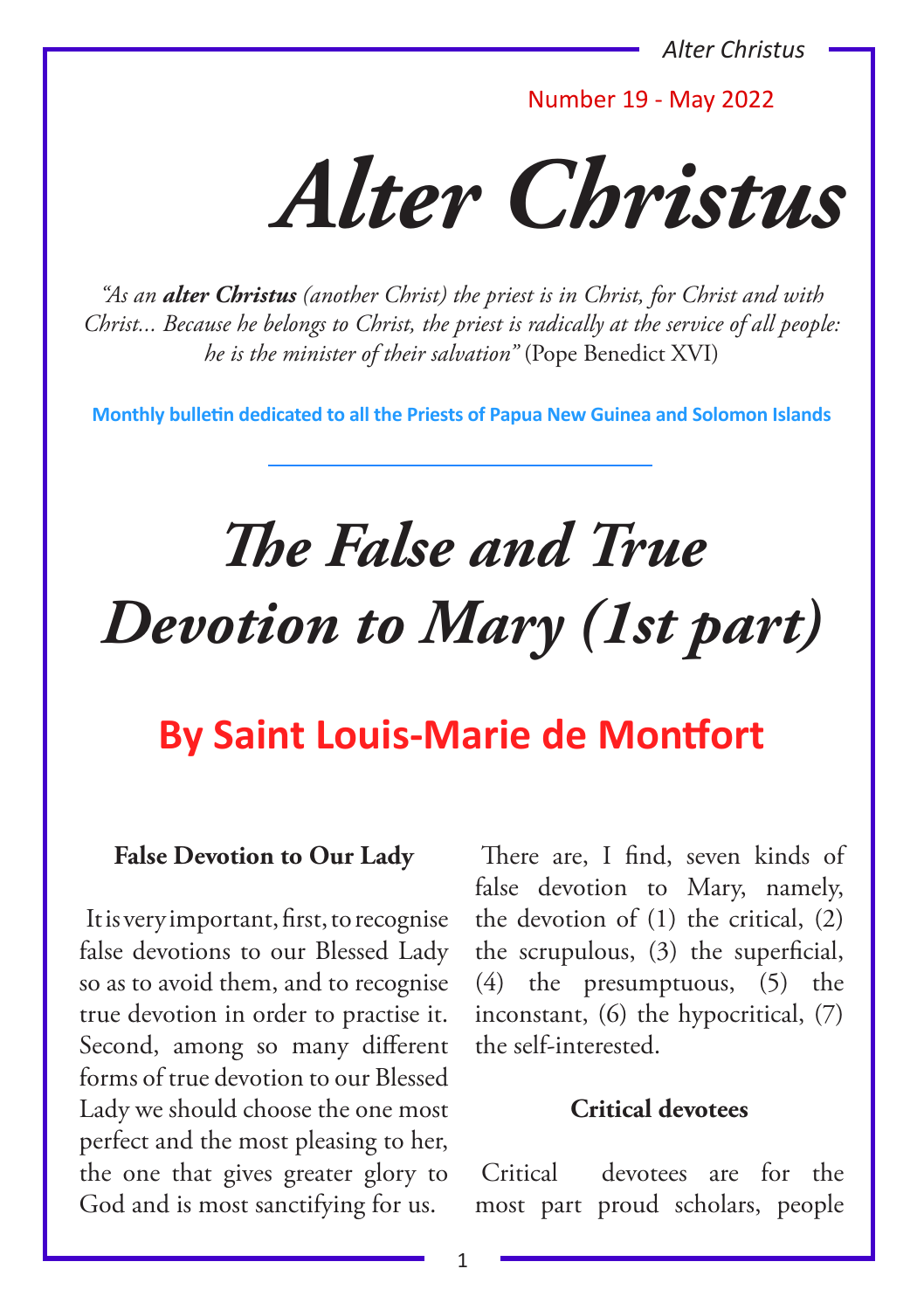of independent and self-satisfied minds, who deep down in their hearts have a vague sort of devotion to Mary. However, they criticise nearly all those forms of devotion to her which simple and pious people use to honour their good Mother just because such practices do not appeal to them. They question all miracles and stories which testify to the mercy and power of the Blessed Virgin, even those recorded by trustworthy authors or taken from the chronicles of religious orders. They cannot bear to see simple and humble people on their knees before

an altar or statue of our Lady, or at prayer before some outdoor shrine. They even accuse them of idolatry as if they were adoring the wood or the stone. They say that as far as they are concerned they do not care for such outward display of devotion and that they are not so gullible as to believe all the fairy tales and stories told of our Blessed Lady. When you tell them how admirably the Fathers of the Church praised our Lady, they reply that the Fathers were exaggerating as orators do, or that their words are misrepresented. These false devotees, these proud worldly

### **Saint Louis-Marie de Montfort**

Born poor. Studied in Paris, France, and ordained in 1700. Under Mary's inspiration, he founded the Daughters of Divine Wisdom, a religious institute of women devoted to the care of the desititute, and a brother organization, the Brothers of Saint Gabriel. During this work, he began his apostolate of preaching the Rosary and authentic Marian devotion. He preached Mary everywhere and to everyone. A member of the Third Order of Saint Dominic, Saint Louis was one of the greatest apostles of the Rosary in his day, and by means his miraculously



inspiring book, *The Secret of the Rosary*, he is still so today; the most common manner of reciting the Rosary is the method that originated with Saint Louis's preaching. In 1715, he founded the missionaries known as the Company of Mary or Montfort Missionaries.

His greatest contribution to the Church and world is Total Consecration to the Blessed Virgin. He propagated this in his day by preaching and after his own death by his other famous book *True Devotion to Mary*.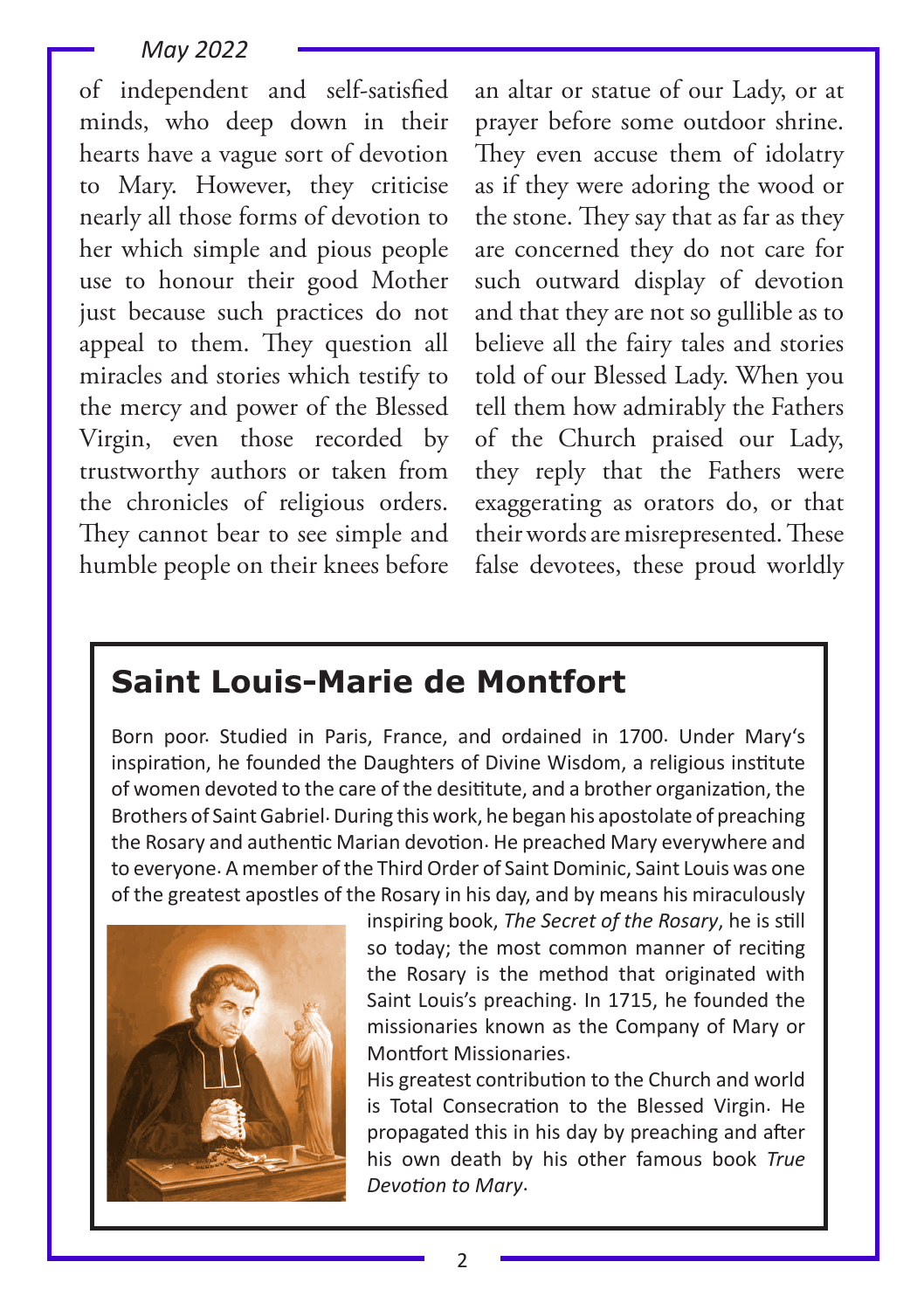people are greatly to be feared. They do untold harm to devotion to our Lady. While pretending to correct abuses, they succeed only too well in turning people away from this devotion.

#### **Scrupulous devotees**

Scrupulous devotees are those who imagine they are slighting the Son by honouring the Mother. They fear that by exalting Mary they are belittling Jesus. They cannot bear to see people giving to our Lady the praises due to her and which the Fathers of the Church have lavished upon her. It annoys them to see more people kneeling before Mary's altar than before the

These false devotees, these proud worldly people are greatly to be feared. They do untold harm to devotion to our Lady. While pretending to correct abuses, they succeed only too well in turning people away from this devotion.

devotions to our Lady? There is a great deal of ignorance in all this. It is making a mockery of religion. Tell us about those who are devoted to Jesus (and they often pronounce his name without uncovering their heads). We should go directly to

Jesus, since he is our sole Mediator. We must preach Jesus; that is sound devotion." There is some truth in what they say, but the inference they draw to prevent devotion to our Lady is very insidious. It is a subtle snare of the evil one under the pretext of promoting a greater good. For we never give more honour to Jesus than when we honour his Mother, and we honour her simply and solely to honour him

Blessed Sacrament, as if these acts were at variance with each other, or as if those who were praying to our Lady were not praying through her to Jesus. They do not want us to speak too often of her or to pray so often to her.

Here are some of the things they say: "What is the good of all these rosaries, confraternities and exterior

all the more perfectly. We go to her only as a way leading to the goal we seek - Jesus, her Son.

The Church, with the Holy Spirit, blesses our Lady first, then Jesus, "Blessed art thou among women and blessed is the fruit of thy womb, Jesus." Not that Mary is greater than Jesus, or even equal to him - that would be an intolerable heresy. But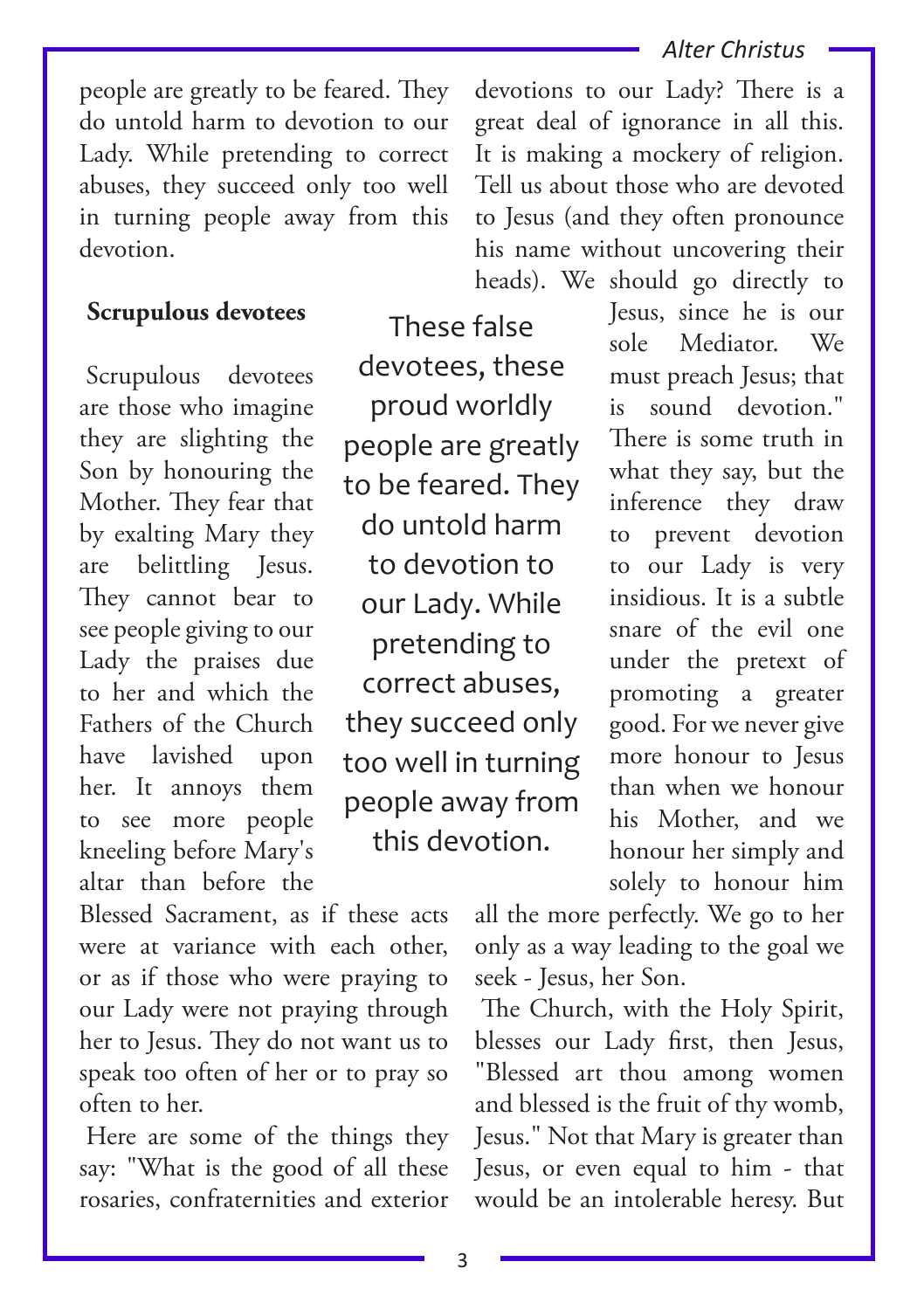in order to bless Jesus more perfectly we should first bless Mary. Let us say with all those truly devoted to her, despite these false and scrupulous devotees: "O Mary, blessed art thou among women and blessed is the fruit of thy womb, Jesus."

#### **Superficial devotees**

Superficial devotees are people whose entire devotion to our Lady consists in exterior practices. Only the externals of devotion appeal to them because they have no interior spirit. They say many rosaries with great haste and assist at many Masses distractedly. They take part in processions of our Lady without inner fervour. They join her confraternities without reforming their lives or restraining their passions or imitating Mary's virtues. All that appeals to them is the emotional aspect of this devotion, but the substance of it has no appeal at all. If they do not feel a warmth in their devotions, they think they are doing nothing; they become upset, and give up everything, or else do things only when they feel like it. The world is full of these shallow devotees, and there are none more critical of men of prayer who regard the interior devotion as the essential aspect and strive to acquire

it without, however, neglecting a reasonable external expression which always accompanies true devotion.

#### **Presumptuous devotees**

Presumptuous devotees are sinners who give full rein to their passions or their love of the world, and who, under the fair name of Christian and servant of our Lady, conceal pride, avarice, lust, drunkenness, anger, swearing, slandering, injustice and other vices. They sleep peacefully in their wicked habits, without making any great effort to correct them, believing that their devotion to our Lady gives them this sort of liberty. They convince themselves that God will forgive them, that they will not die without confession, that they will not be lost for all eternity. They take all this for granted because they say the Rosary, fast on Saturdays, are enrolled in the Confraternity of the Holy Rosary or the Scapular, or a sodality of our Lady, wear the medal or the little chain of our Lady.

When you tell them that such a devotion is only an illusion of the devil and a dangerous presumption which may well ruin them, they refuse to believe you. God is good and merciful, they reply, and he has not made us to damn us. No man is without sin. We will not die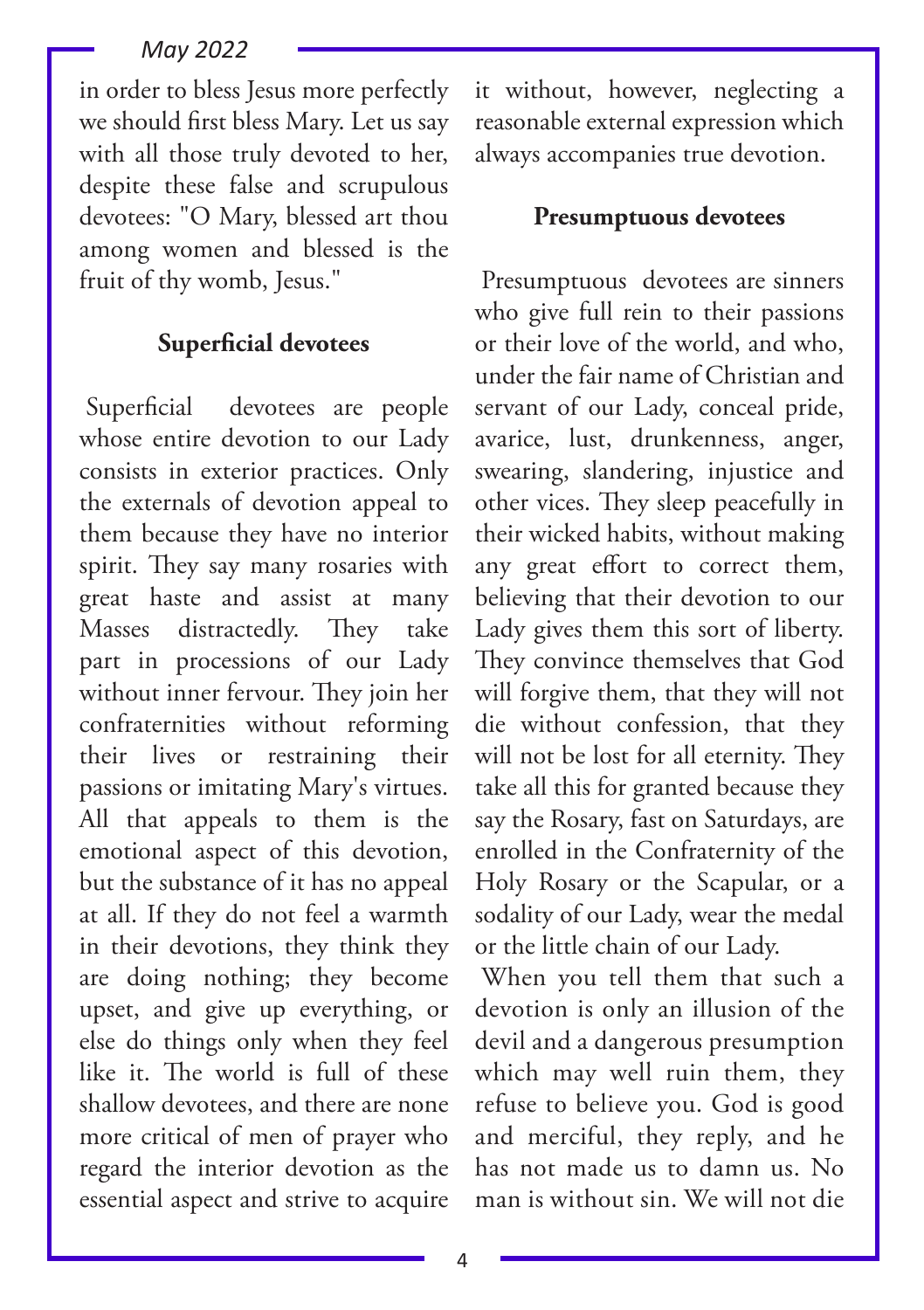without confession, and a good act of contrition at death is all that is needed. Moreover, they say they have devotion to our Lady; that they wear the scapular; that they recite faithfully and humbly every day the seven Our Fathers and

seven Hail Marys in her honour; that sometimes they even say the Rosary and the Office of our Lady, as well as fasting and performing other good works. B l i n d i n g themselves still more, they quote stories they have heard or read whether true or false does not bother them which relate how people who had died in mortal sin were brought back to life again to go to confession, or how their soul was miraculously retained in their bodies until

Presumptuous devotees are sinners who give full rein to their passions or their love of the world, and who, under the fair name of Christian and servant of our Lady, conceal pride, avarice, lust, drunkenness, anger, swearing, slandering, injustice and other vices. They sleep peacefully in their wicked habits, without making any great effort to correct them, believing that their devotion to our Lady gives them this sort of liberty.

a few pious acts, in honour of our Lady. Others are supposed to have obtained from God at the moment of death, through the merciful intercession of the Blessed Virgin, sorrow and pardon for their sins, and so were saved. Accordingly,

> these people expect the same thing to happen to them.

Nothing in our Christian religion is so deserving of c o n d e m n a t i o n as this diabolical presumption. How can we truthfully claim to love and honour the Blessed Virgin when by our sins we pitilessly wound, pierce, crucify and outrage her Son? If Mary made it a rule to save by her mercy this sort of person, she would be condoning wickedness and helping to outrage and crucify her Son. Who would

confession, because in their lifetime they said a few prayers or performed

even dare to think of such a thing? I declare that such an abuse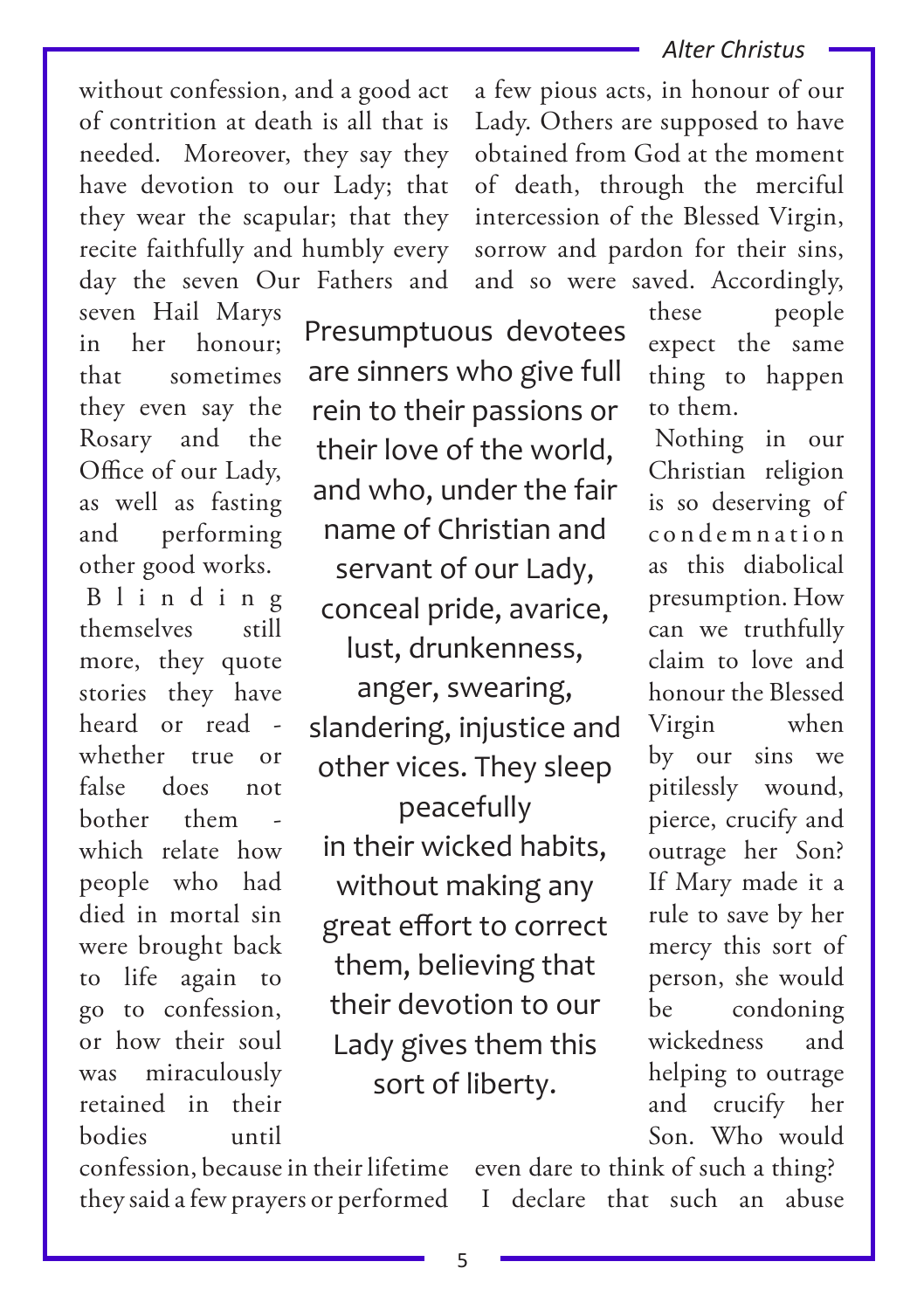of devotion to her is a horrible sacrilege and, next to an unworthy Communion, is the greatest and the least pardonable sin, because devotion to our Lady is the holiest and best after devotion to the Blessed Sacrament.

I admit that to be truly devoted to our Lady, it is not absolutely necessary to be so holy as to avoid all sin, although this is desirable. But at least it is necessary (note what I am going to say), (1) to be

genuinely determined to avoid at least all mortal sin, which outrages the Mother as well as the Son; (2) to practise self-restraint in order to avoid sin; (3) to join her confraternities, say the Rosary and other prayers, fast on Saturdays, and so on.

are surprisingly effective in converting even the hardened sinner. Should you be such a sinner, with one foot in the abyss, I advise you to do as I

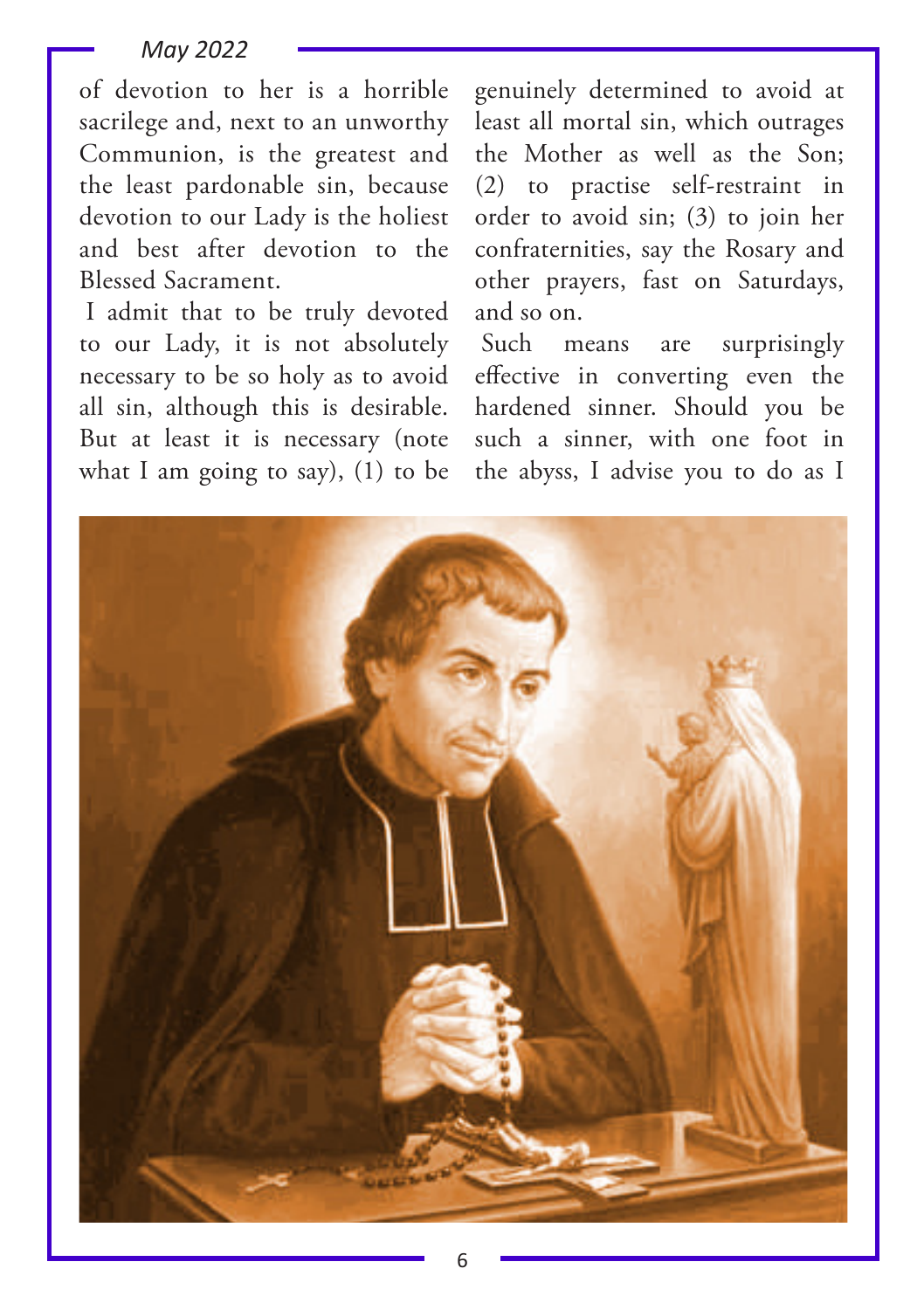have said. But there is an essential condition. You must perform these good works solely to obtain from God, through the intercession of our Lady, the grace to regret your sins, obtain pardon for them and overcome your evil habits, and not to live complacently in the state of sin, disregarding the warning voice of conscience, the example of our Lord and the saints, and the teaching of the holy gospel.

#### **Inconstant devotees**

Inconstant devotees are those whose devotion to our Lady is practised in fits and starts. Sometimes they are fervent and sometimes they are lukewarm. Sometimes they appear ready to do anything to please our Lady, and then shortly afterwards they have completely changed. They start by embracing every devotion to our Lady. They join her confraternities, but they do not faithfully observe the rules. They are as changeable as the moon, and like the moon Mary puts them under her feet. Because of their fickleness they are unworthy to be included among the servants of the Virgin most faithful, because faithfulness and constancy are the hallmarks of Mary's servants. It is better not to

burden ourselves with a multitude of prayers and pious practices but rather adopt only a few and perform them with love and perseverance in spite of opposition from the devil the world and the flesh.

#### **Hypocritical devotees**

There is another category of false devotees of our Lady, - hypocritical ones. These hide their sins and evil habits under the mantle of the Blessed Virgin so as to appear to their fellow-men different from what they are.

#### **Self-interested devotees**

Then there are the self-interested devotees who turn to her only to win a court-case, to escape some danger, to be cured of some ailment, or have some similar need satisfied. Except when in need they never think of her. Such people are acceptable neither to God not to his Mother.

We must, then, carefully avoid joining the critical devotees, who believe nothing and find fault with everything; the scrupulous ones who, out of respect for our Lord, are afraid of having too much devotion to his Mother; the exterior devotees whose devotion consists